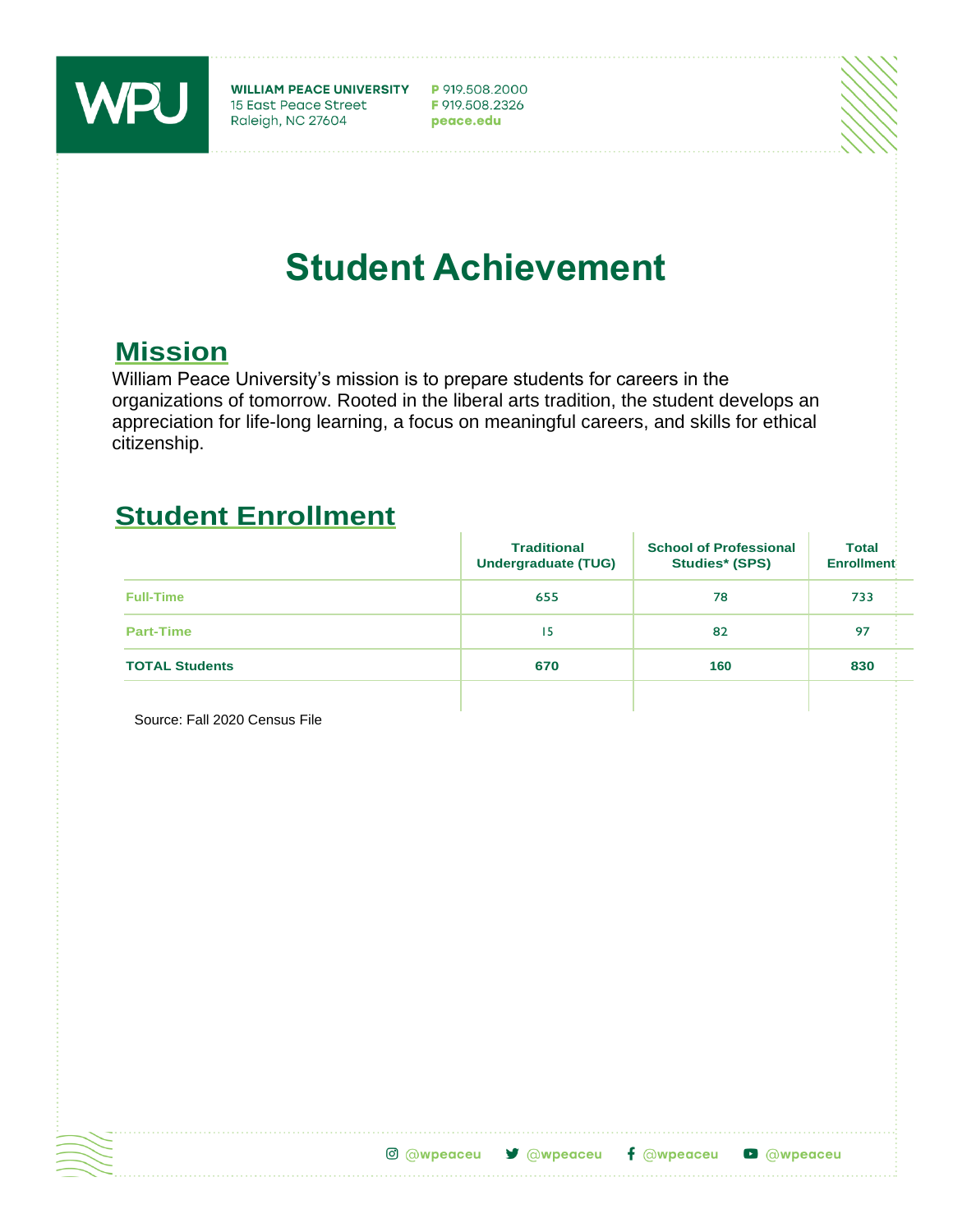# **Demographics** / **Characteristics**

|                                       | <b>Traditional</b><br><b>Undergraduate (TUG)</b> | <b>School of Professional</b><br><b>Studies* (SPS)</b> | <b>Tot al Enrollment</b> |
|---------------------------------------|--------------------------------------------------|--------------------------------------------------------|--------------------------|
| <b>Female</b>                         | 320 (48%)                                        | 127 (79%)                                              | 447 (54%)                |
| <b>Male</b>                           | 350 (52%)                                        | 33 (21%)                                               | 383 (46%)                |
| Hispanic, of any race                 | 88 (13%)                                         | 12 (8%)                                                | 10 0 (12%)               |
| <b>Black (Non-Hispanic)</b>           | 146 (22%)                                        | 56 (35%)                                               | 20 2 (24%)               |
| <b>Alaska Native/ Native American</b> | $5 (< 1\%)$                                      | $\mathbf 0$                                            | $5(< 1\%)$               |
| Asian/Asian America n                 | 15 (2%)                                          | 2(1%)                                                  | 17(2%)                   |
| <b>Hawaiian Pacific Islander</b>      | $\mathbf 0$                                      | $\mathbf 0$                                            | $\mathbf 0$              |
| <b>Non-Resident Alien</b>             | $6 (< 1\%)$                                      | $\mathbf 0$                                            | $6 (< 1\%)$              |
| <b>Two or More Races</b>              | 40 (6%)                                          | 4(3%)                                                  | 44 (5%)                  |
| <b>Whit e (Non-Hispanic)</b>          | 358 (53%)                                        | 84 (53%)                                               | 442 (53)                 |
| <b>Unknow n/ Not Report ed</b>        | $12 (< 1\%)$                                     | $2 (< 1\%)$                                            | 14 (2%)                  |
| <b>Average Age</b>                    | 20                                               | 36                                                     | 23                       |

Source: Fall 2020 Census File

WPU

WILLIAM PEACE UNIVERSITY 15 East Peace Street Raleigh, NC 27604 / P 919.508.2000 / F 919.508.2326 / peace.edu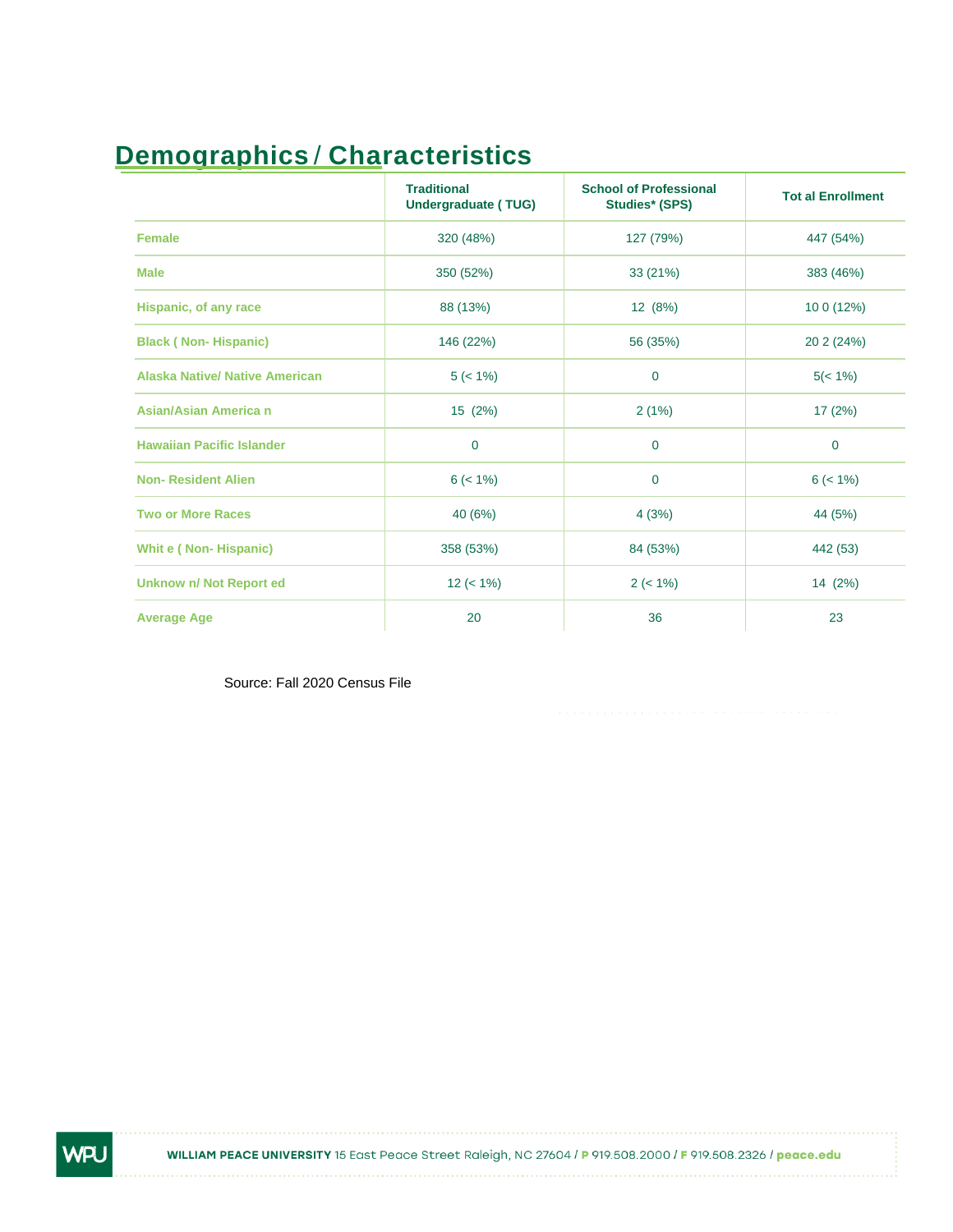## **Achievement Metrics**

WPU identifies the following metrics based on our mission and student profile to serve as significant indicators of student success and achievement:

- 1. One-Year Retention Rate of Full-Time, First-Time in College Traditional Undergraduate (TUG) Students
- 2. Six-Year Graduation Rate of Full-Time, First-Time in College Students (IPEDS)
- 3. Six-Year Graduation Rate of Full-Year Cohort (IPEDS)
- 4. Four-Year Graduation Rates of School of Professional Studied (SPS) Transfer **Students**
- 5. Employment and Testing Rates Among Education Graduates
- 6. WPU Internship Ratings

NR.

The following tables provide outcomes and thresholds, or minimum targets that WPU has identified as indicators of success.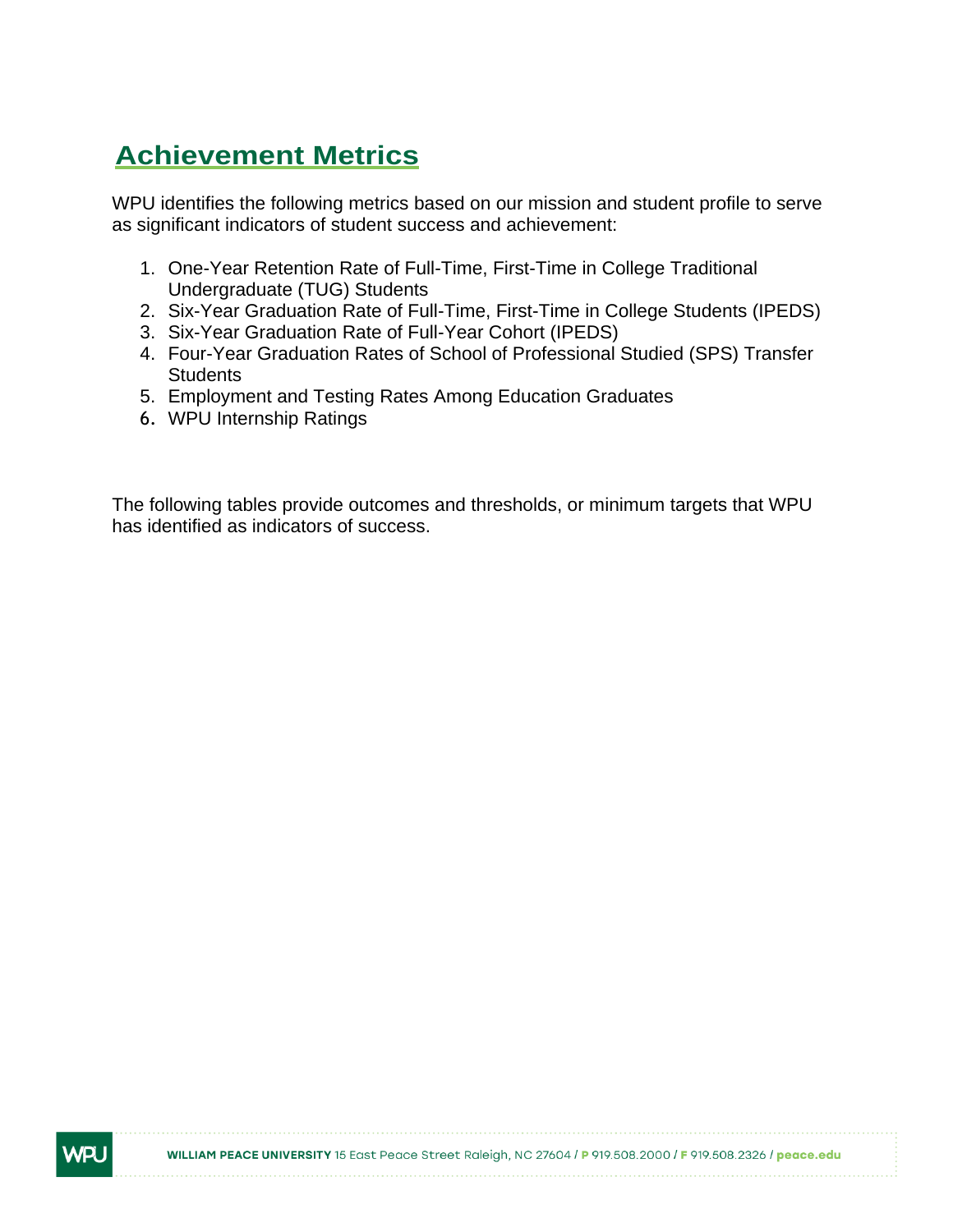#### **Metric One: One-Year Retention Rate of Full-Time, First-Time Traditional Undergraduate (TUG) Students**

This metric focuses on the one-year retention rate of full-time, first-time (FTFT) students in the Traditional Undergraduate program (TUG). The majority of those who enroll in the TUG program are new first-time-in-college students. By contrast, the School of Professional Studies (SPS) enrolls mostly transfer students. By focusing on this metric, the University is better able to track trends and develop strategies for improvement in retention, enrollment, and graduation of FTFT students.

#### *Metric Data*

|                  |                                                | <b>One-Year Retention Rate</b> |     |                         |     |  |
|------------------|------------------------------------------------|--------------------------------|-----|-------------------------|-----|--|
|                  | Start Term (Cohort)   Total Students in Cohort |                                |     | Threshold   Men   Women | All |  |
| 2016 Fall        | 195                                            | 60%                            | 59% | 62%                     | 61% |  |
| <b>2017 Fall</b> | 202                                            | 60%                            | 64% | 66%                     | 65% |  |
| <b>2018 Fall</b> | 209                                            | 60%                            | 67% | 65%                     | 66% |  |
| <b>2019 Fall</b> | 185                                            | 60%                            | 73% | 74%                     | 74% |  |

Table 1: TUG Full-Time First-Time One-Year Retention Rates by Gender

Table 2: TUG Full-Time First-Time One-Year Retention Rates by Race and Ethnicity

|                               |                                    | <b>One-Year Retention Rate</b> |                         |                         |       |     |  |  |  |
|-------------------------------|------------------------------------|--------------------------------|-------------------------|-------------------------|-------|-----|--|--|--|
| <b>Start Term</b><br>(Cohort) | <b>Total Students</b><br>in Cohort | Threshold                      | Black, Non-<br>Hispanic | Hispanic of<br>Any Race | White | All |  |  |  |
| <b>2016 Fall</b>              | 195                                | 60%                            | 55%                     | 62%                     | 67%   | 61% |  |  |  |
| <b>2017 Fall</b>              | 202                                | 60%                            | 64%                     | 65%                     | 66%   | 65% |  |  |  |
| <b>2018 Fall</b>              | 209                                | 60%                            | 65%                     | 64%                     | 66%   | 66% |  |  |  |
| <b>2019 Fall</b>              | 185                                | 60%                            | 90%                     | 87%                     | 65%   | 74% |  |  |  |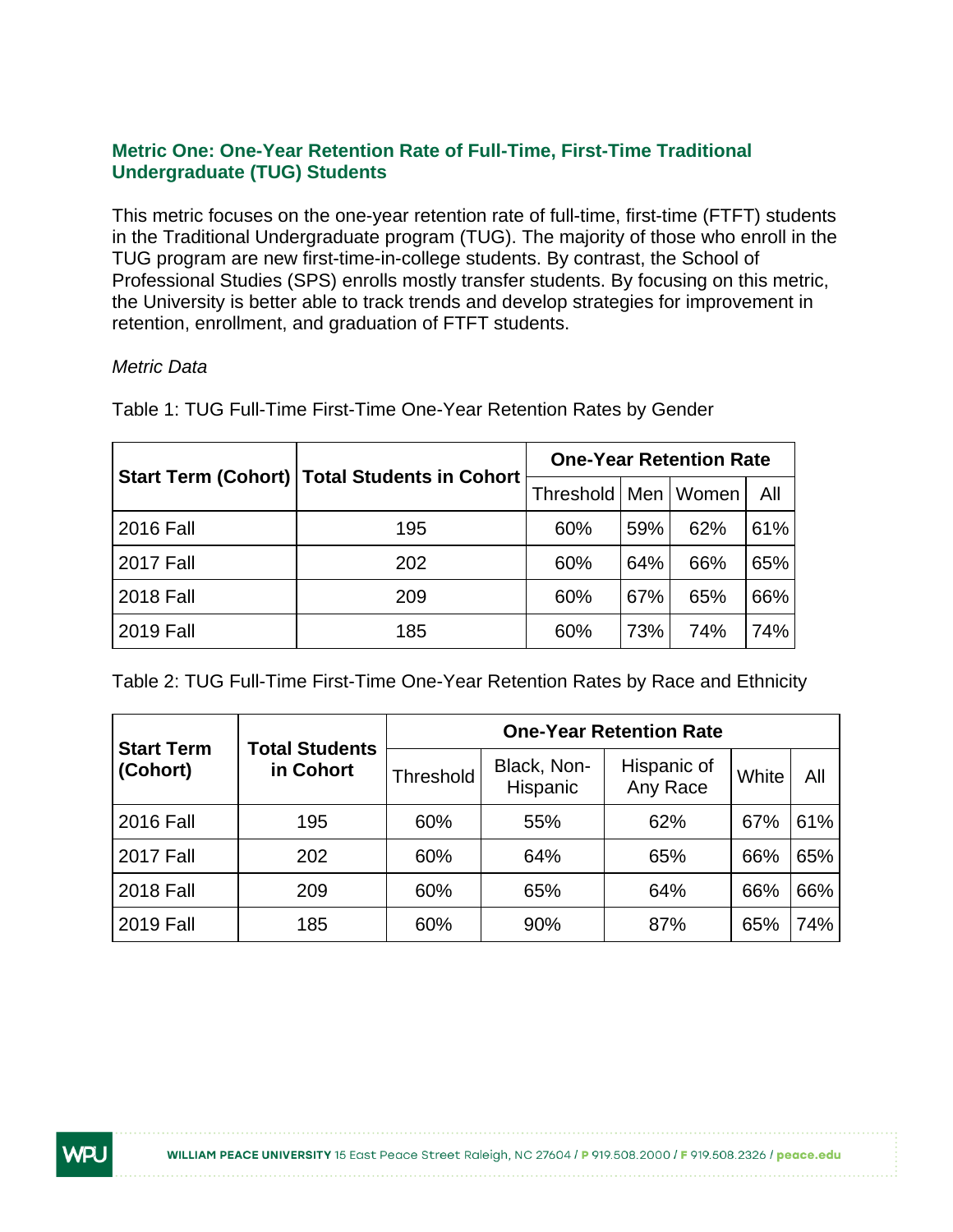#### **Metric Two: Six-Year Graduation Rate of First-Time, Full-Time Students**

This metric focuses on the six-year graduation rate (as reported to IPEDS) for all FTFT students, including those enrolled in TUG and those enrolled in SPS. Very few SPS students enroll as first-time students, so this rate largely reflects the traditional student population. By focusing on this metric, the University seeks to track student degree completion rates in accordance with SACSCOC and USDE requirements.

#### *Metric Data*

| <b>Cohort</b> | <b>Cohort</b>            | <b>Overall Six-Year</b><br><b>Graduation Rate</b> |         |     | <b>Six-Year Graduation Rate</b><br>by Gender, Race, and Ethnicity |                                  |                            |       |  |  |
|---------------|--------------------------|---------------------------------------------------|---------|-----|-------------------------------------------------------------------|----------------------------------|----------------------------|-------|--|--|
| Year          | <b>Size</b><br>Threshold |                                                   | Overall | Men | Women                                                             | <b>Black</b><br>Non-<br>Hispanic | Hispanic<br>of Any<br>Race | White |  |  |
| 2011<br>Fall  | 130                      | 35%                                               | 39%     | N/A | 39%                                                               | N/A                              | N/A                        | N/A   |  |  |
| 2012<br>Fall* | 225                      | 35%                                               | 37%     | 39% | 36%                                                               | 32%                              | 38%                        | 46%   |  |  |
| 2013<br>Fall  | 310                      | 35%                                               | 42%     | 39% | 45%                                                               | 32%                              | 33%                        | 49%   |  |  |
| 2014<br>Fall  | 215                      | 35%                                               | 38%**   | 38% | 38%                                                               | 42%                              | 33%                        | 49%   |  |  |

Table 3: Six-Year Graduation Rates for Full-Time First-Time Cohort

\*WPU first enrolled men in the traditional program in Fall of 2012.

\*\*The 2014 cohort has a large number of students who identified as Unknown race and ethnicity, which is atypical.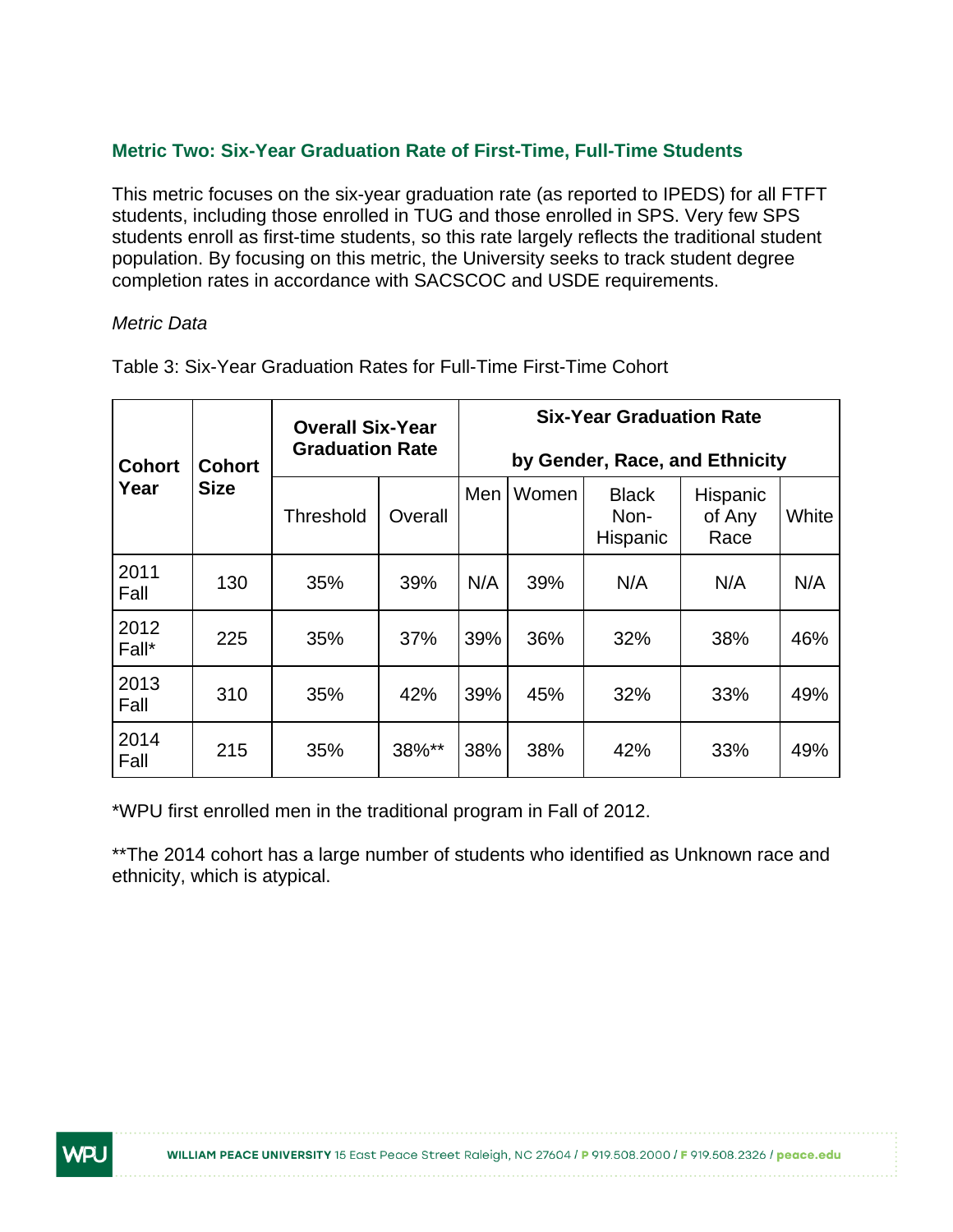#### **Metric Three: Six-Year Graduation Rate of Full-Year Cohort**

This metric tracks data on the success of new first-time-in-college and transfer students by Pell status. Since a large number of WPU students are Pell-eligible, WPU tracks sixyear graduation rates for all Pell and all Non-Pell students. While this metric looks at the whole cohort, combining both TUG and SPS, there is disaggregation by transfer and first-time-in-college status.

#### *Metric Data*

NR.

|                                   |                  | <b>Six-Year Graduation Rates</b> |             |                              |                                                 |      |          |  |  |
|-----------------------------------|------------------|----------------------------------|-------------|------------------------------|-------------------------------------------------|------|----------|--|--|
| <b>Full-Year</b><br><b>Cohort</b> | <b>Threshold</b> |                                  | <b>Time</b> | First-Time-in-College-- Full | <b>Transfer Students-- Full-</b><br><b>Time</b> |      |          |  |  |
|                                   |                  | All                              | Pell        | Non-Pell                     | All                                             | Pell | Non-Pell |  |  |
| 2009-2010                         | 35%              | 42%                              | 42%         | 43%                          | 66%                                             | 53%  | 76%      |  |  |
| 2010-2011                         | 35%              | 41%                              | 38%         | 45%                          | 75%                                             | 69%  | 81%      |  |  |
| 2011-2012                         | 35%              | 39%                              | 34%         | 44%                          | 71%                                             | 58%  | 84%      |  |  |

Table 4: Full Year Cohort Six Year Graduation Rate by Pell Status\*

\* The years reported in this table are prior to the WPU transition in the TUG program from an all-women institution to a coeducational institution in Fall 2012. The School of Professional Studies has enrolled male students since its establishment in 2009. As a result of SPS enrollments, a small number of male students are included in enrollment reports prior to WPU becoming a co-educational institution.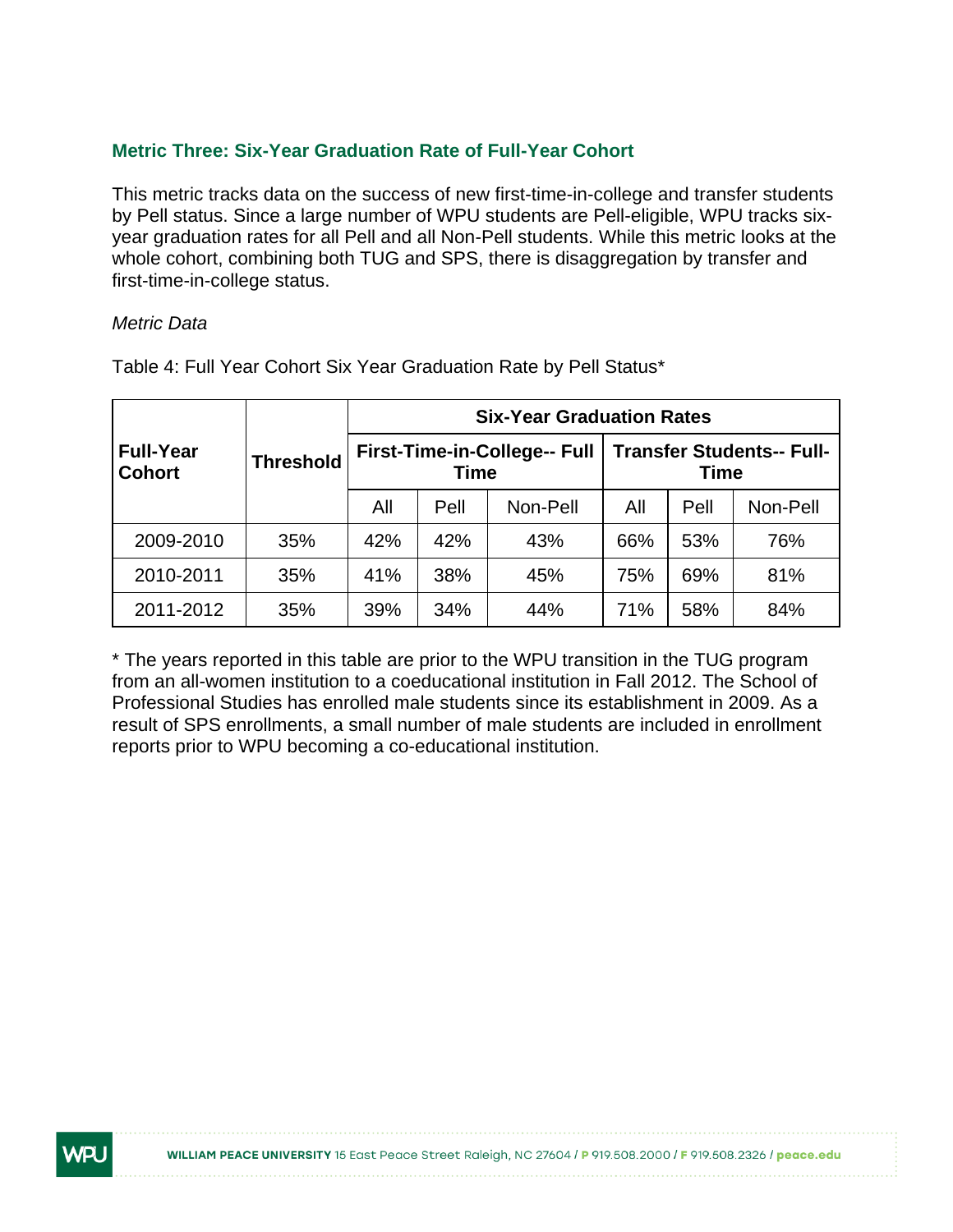#### **Metric Four: Six-Year Graduation Rates of School of Professional Studies (SPS) Transfer Students**

This metric focuses on graduation rates for transfer students enrolled in SPS. SPS offers accelerated degree programs for non-traditional working adults through hybrid and fully online course delivery. By focusing on this metric, the University is better able to track trends and develop strategies for improving retention, enrollment, and graduation of its transfer student population. Enrollment in SPS is predominantly composed of transfer students, with nearly half of SPS enrolling as part-time students. While not all SPS students are transfer students, typically fewer than ten firsttime students enroll in SPS annually.

#### *Metric Data*

|                             |                                                               |               | <b>SPS Transfer Student Graduation</b><br>(Fall Term Start) |            |            |                      |                                  |
|-----------------------------|---------------------------------------------------------------|---------------|-------------------------------------------------------------|------------|------------|----------------------|----------------------------------|
| <b>Start</b><br><b>Term</b> | <b>Number of New</b><br><b>Transfer Students</b><br>in Cohort | $2 -$<br>Year | $3-$<br>Year                                                | 4-<br>Year | 5-<br>Year | 6-year               | <b>Threshold for</b><br>six-year |
| 2013FA                      | 100                                                           | 30%           | 44%                                                         | 52%        | 53%        | 56%                  | 35%                              |
| 2014FA                      | 49                                                            | 35%           | 49%                                                         | 53%        | 53%        | 53%                  | 35%                              |
| 2015FA                      | 30                                                            | 23%           | 47%                                                         | 47%        | 47%        | not yet<br>available | 35%                              |

Table 5: SPS Transfer Graduation Rates, Fall Term Start\*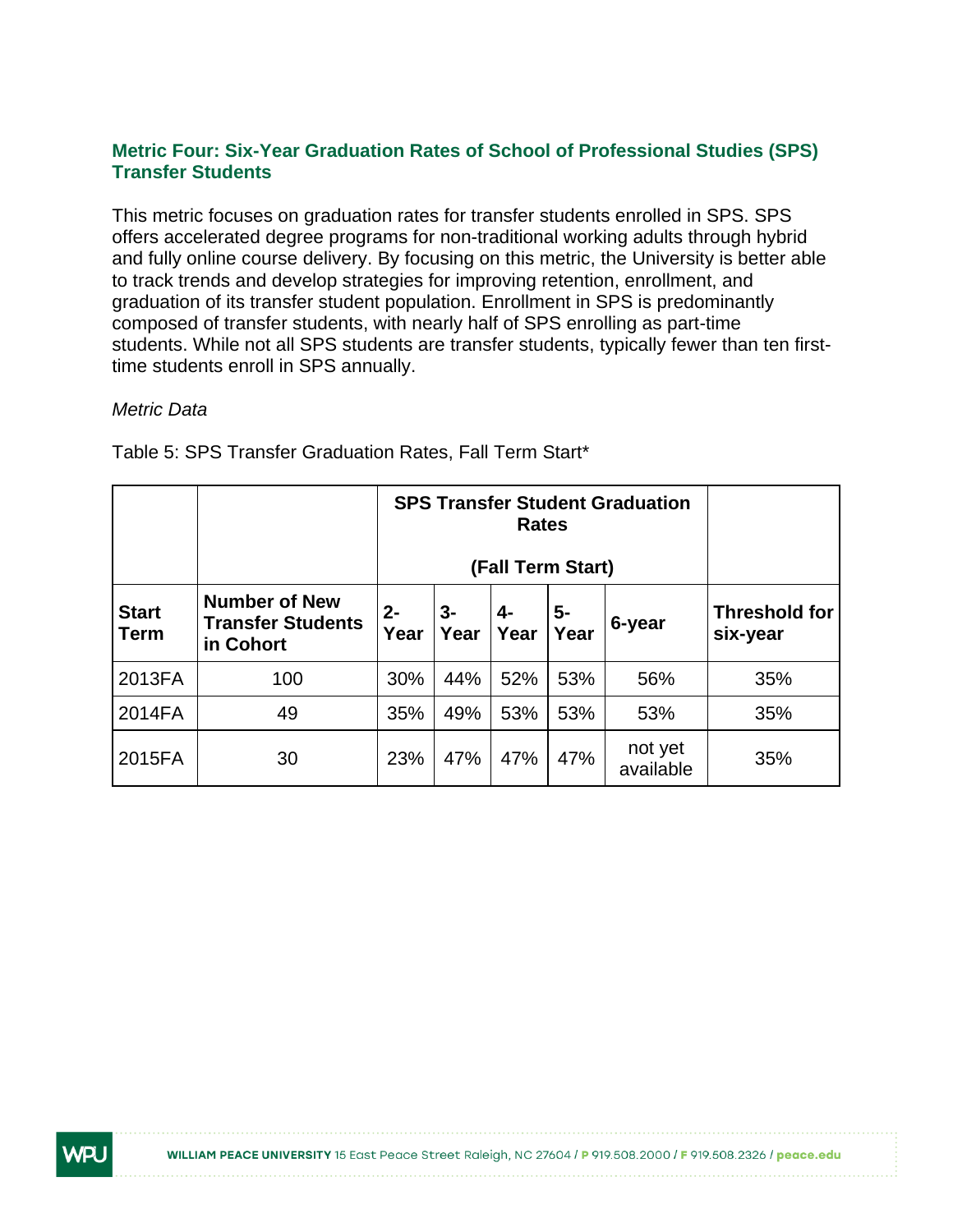|                             |                                                               |               | <b>SPS Transfer Student Graduation</b><br>(Spring Term Start) |            |              |                      |                                  |
|-----------------------------|---------------------------------------------------------------|---------------|---------------------------------------------------------------|------------|--------------|----------------------|----------------------------------|
| <b>Start</b><br><b>Term</b> | <b>Number of New</b><br><b>Transfer Students</b><br>in Cohort | $2 -$<br>Year | $3-$<br>Year                                                  | 4-<br>Year | $5-$<br>Year | 6-year               | <b>Threshold</b><br>for six-year |
| 2013SP                      | 49                                                            | 18%           | 47%                                                           | 55%        | 61%          | 65%                  | 35%                              |
| 2014SP                      | 38                                                            | 21%           | 34%                                                           | 45%        | 50%          | 50%                  | 35%                              |
| 2015SP                      | 18                                                            | 22%           | 28%                                                           | 33%        | 33%          | not yet<br>available | 35%                              |

Table 6: SPS Transfer Graduation Rates, Spring Term Start\*

\* Fall Start Term graduation rates reported as of August of the corresponding year. Spring Start Term graduation rates reported as of December of the corresponding year.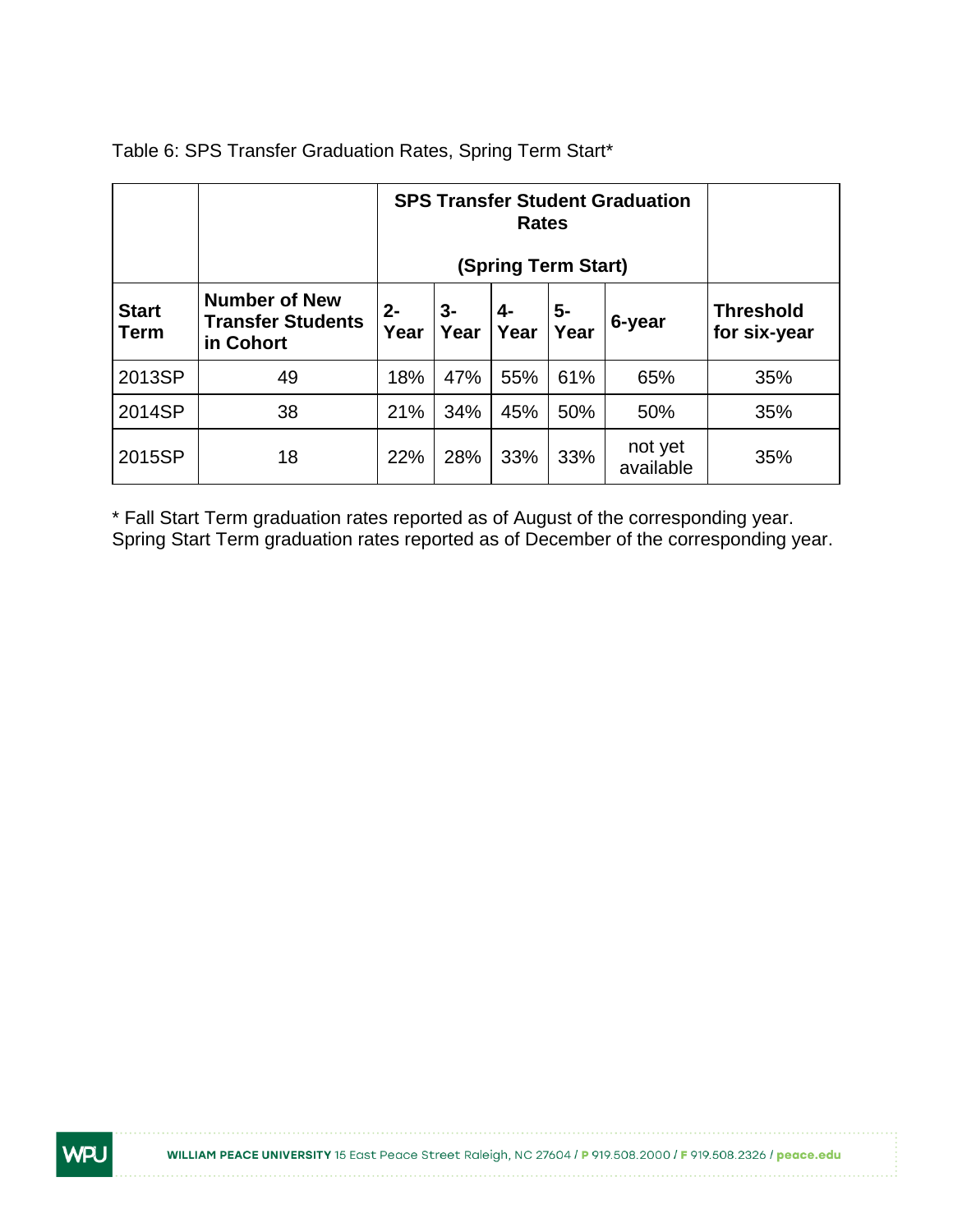#### **Metric Five: Employment and Testing Rates Among Education Graduates**

This metric focuses on outcomes for graduates of the Education majors at William Peace University. Education students are enrolled as both TUG and SPS students, with degree plans in Elementary Education (licensure); Elementary and Special Education (dual licensure); Middle School Education with licensure options in English/ Language Arts, Social Studies, and Science; licensure only options including Special Education-Adapted Curriculum; and residency options.

#### *Metric Data*

NR.

Table 7: Undergraduate Program Graduates Employed in NC Schools within One Year of Program Completion

|           |    |      | Student Teachers   Percent Licensed   Percent Employed |
|-----------|----|------|--------------------------------------------------------|
| 2016-2017 |    | 89%  | 78%                                                    |
| 2017-2018 | 13 | 100% | 92%                                                    |
| 2018-2019 |    | 88%  | 88%                                                    |

Threshold: 90% will be employed and receive licensure within one year of completing the program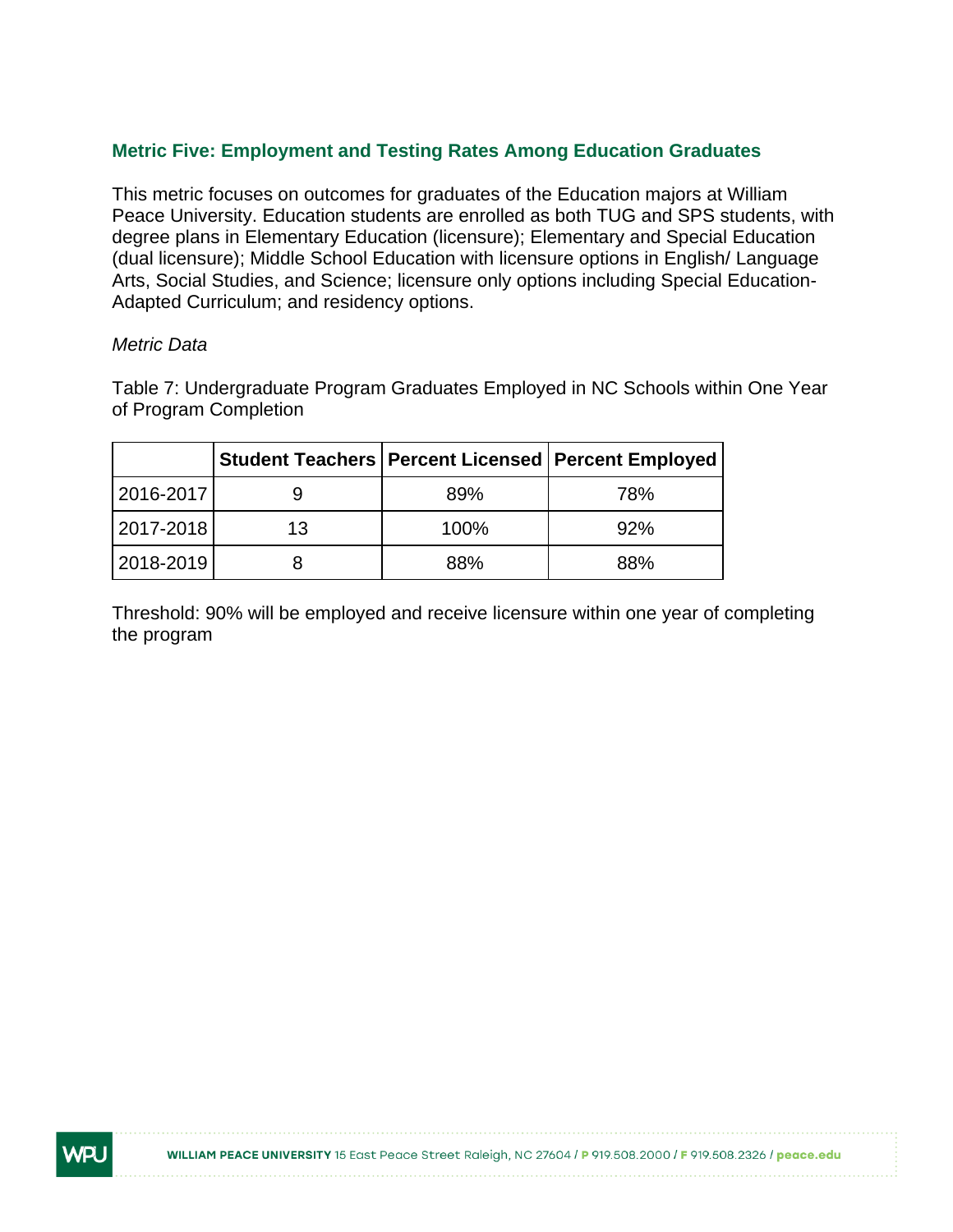Table 8: Scores of Student Teachers on Professional and Content Area Examinations within Three Years of Graduation

|                                       | <b>Specialty Area/Professional Knowledge *</b> |                                    |                                      |  |  |  |  |
|---------------------------------------|------------------------------------------------|------------------------------------|--------------------------------------|--|--|--|--|
|                                       | <b>Elementary</b>                              | <b>Special</b><br><b>Education</b> | <b>Institution</b><br><b>Summary</b> |  |  |  |  |
| 2015-2016 Graduates                   |                                                |                                    |                                      |  |  |  |  |
| <b>Total Number of Graduates</b>      | 17                                             | 17                                 | 17                                   |  |  |  |  |
| Employed one year after<br>graduation | 15                                             | 15                                 | 15                                   |  |  |  |  |
| <b>Exam Takers</b>                    | 8                                              | 5                                  | 9                                    |  |  |  |  |
| <b>Percent Passing</b>                | 100%                                           | 60%                                | 89%                                  |  |  |  |  |
|                                       |                                                |                                    |                                      |  |  |  |  |
| <b>2016-2017 Graduates</b>            |                                                |                                    |                                      |  |  |  |  |
| <b>Total Number of Graduates</b>      | 9                                              | 6                                  | 9                                    |  |  |  |  |
| Employed one year after<br>graduation | 8                                              | 5                                  | 8                                    |  |  |  |  |
| <b>Exam Takers</b>                    | 8                                              | 5                                  | 8                                    |  |  |  |  |
| <b>Percent Passing</b>                | 100%                                           | 100%                               | 100%                                 |  |  |  |  |

\* Data for 2014-2015 Graduates was not provided by the North Carolina state report.

Threshold: 90% will pass exams within three years of completing the program

WPU